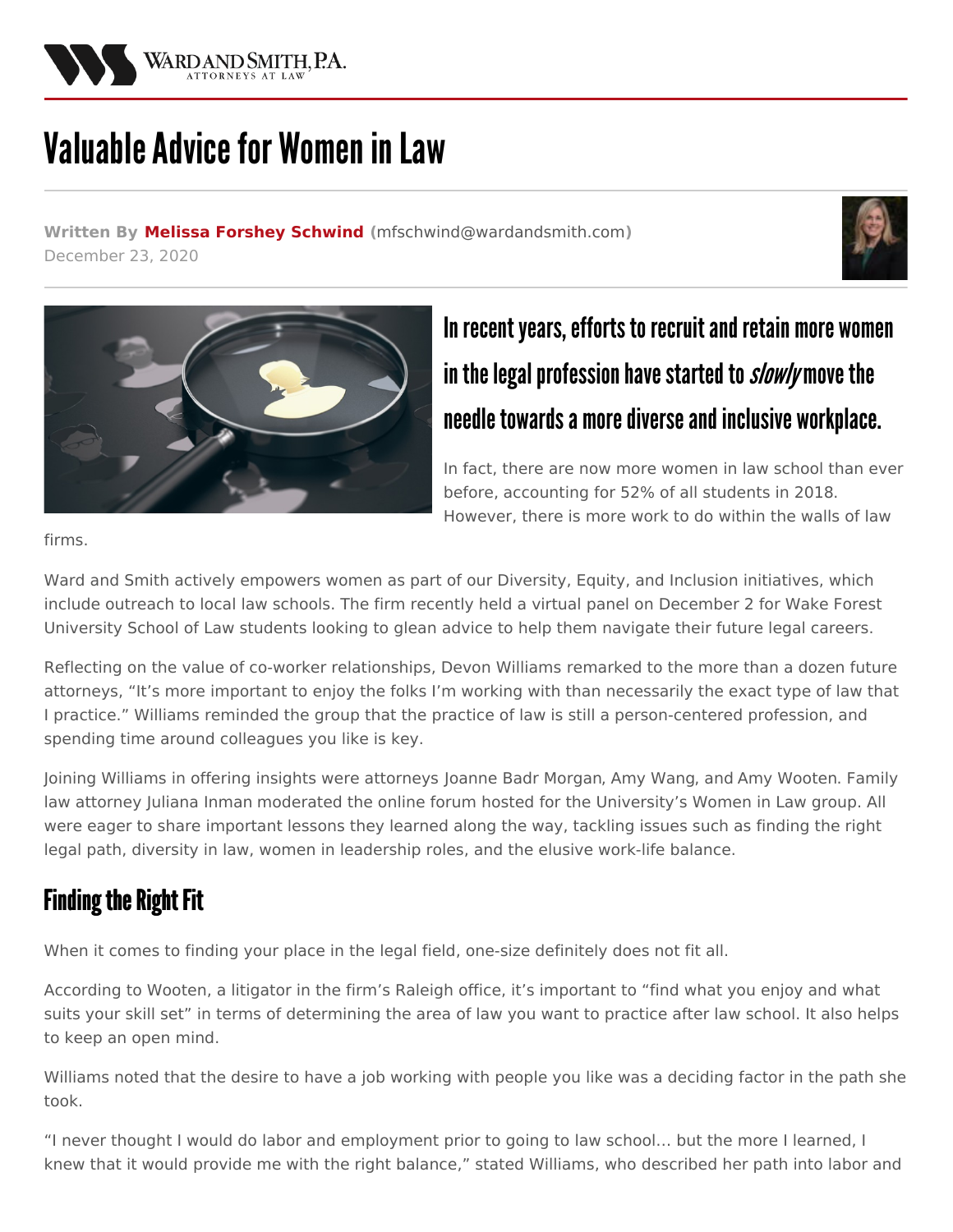employment law as "very organic."

She participated in Ward and Smith's Summer Associate program, on-boarded after graduation, and continued to develop and maintain her professional relationships, which ultimately led to a position as Co-Managing Director within the firm.

And as students explore legal career options, the panel also suggested considering what size of a firm best suits your personality, interests, and goals. For Wooten, who has worked at a boutique and a large firm, the size of a firm does matter.

"I really wanted to find a firm that would allow me to have good resources to do really good work for my clients, but also feel like I was part of the organization and a valuable member of it." Wooten continued, "I was really looking for somewhere that had a small to midsize fit to have that community experience."

Adding more insight to the process of finding the right fit, commercial real estate attorney Badr Morgan reminisced about her experience interviewing with Ward and Smith more than six years ago before joining from another firm. The Asheville lawyer noted that some things can't be found on a resume.

"Are you kind? Easy to talk to? Can you make eye contact? What are your thoughts on the world?" Badr Morgan continued, "You understand that the firm set up this interviewing process because they care about personality. Everyone is getting to know you, so that if you get the job, then there's more of a likelihood that there's going to be a lot of meshing and the firm's culture will be strengthened."

#### **Women in Law**

As the discussion continued, Inman turned to the topic of women in law. A timely issue, considering that a 2019 [Survey](https://www.nawl.org/page/2018survey) Report from the National Association of Women Lawyers found "the progress women have made in law firms over the last decade has been slow and incremental at best, and law firms continue to face challenges supporting and promoting women and diverse attorneys."

Wang, an environmental attorney in Ward and Smith's New Bern office and co-chair of the Diversity, Equity, and Inclusion Advisory Group, characterized the firm's DEI efforts as "growing."

"In reflecting our size and our numbers, we realized that we had quite a few female attorneys across five offices. We wanted to identify a way to connect all of us together and provide some way to support each other in regards to where we are in our careers, and in our lives," remarked Wang.

Pre-COVID, the firm's female attorneys met to discuss day-to-day issues and challenges that affected women in the legal profession. Without that option since COVID-19 impacted firm gatherings, the DEI Advisory Group has been working to develop ways for more regular and virtual gatherings. This is an ongoing initiative for the firm. Wang remarked that Ward and Smith has always been supportive of women attorneys, noting that she was hired as a lateral over 16 years ago when she was visibly pregnant with her second child.

A similar story was told by Williams, who was nominated and elected earlier this year to the role of Co-Managing Director, starting in January 2021, when she too was pregnant. Ward and Smith now joins an elite rank of women-led firms. According to the American Bar [Association,](https://www.americanbar.org/groups/litigation/committees/diversity-inclusion/articles/2019/spring2019-advice-for-women-lawyers-path-to-partnership/#:~:text=According to recent reports%2C women,are held by women lawyers.) roughly 12 percent of top leadership positions at firms are held by women lawyers.

"I think it says something pretty amazing about our firm in particular," noted Williams. "And surprising is not the right word. Surprising would imply that it's out of the normal for Ward and Smith to promote women and support them in executive positions. That's not the case. Ward and Smith, throughout my career, has lifted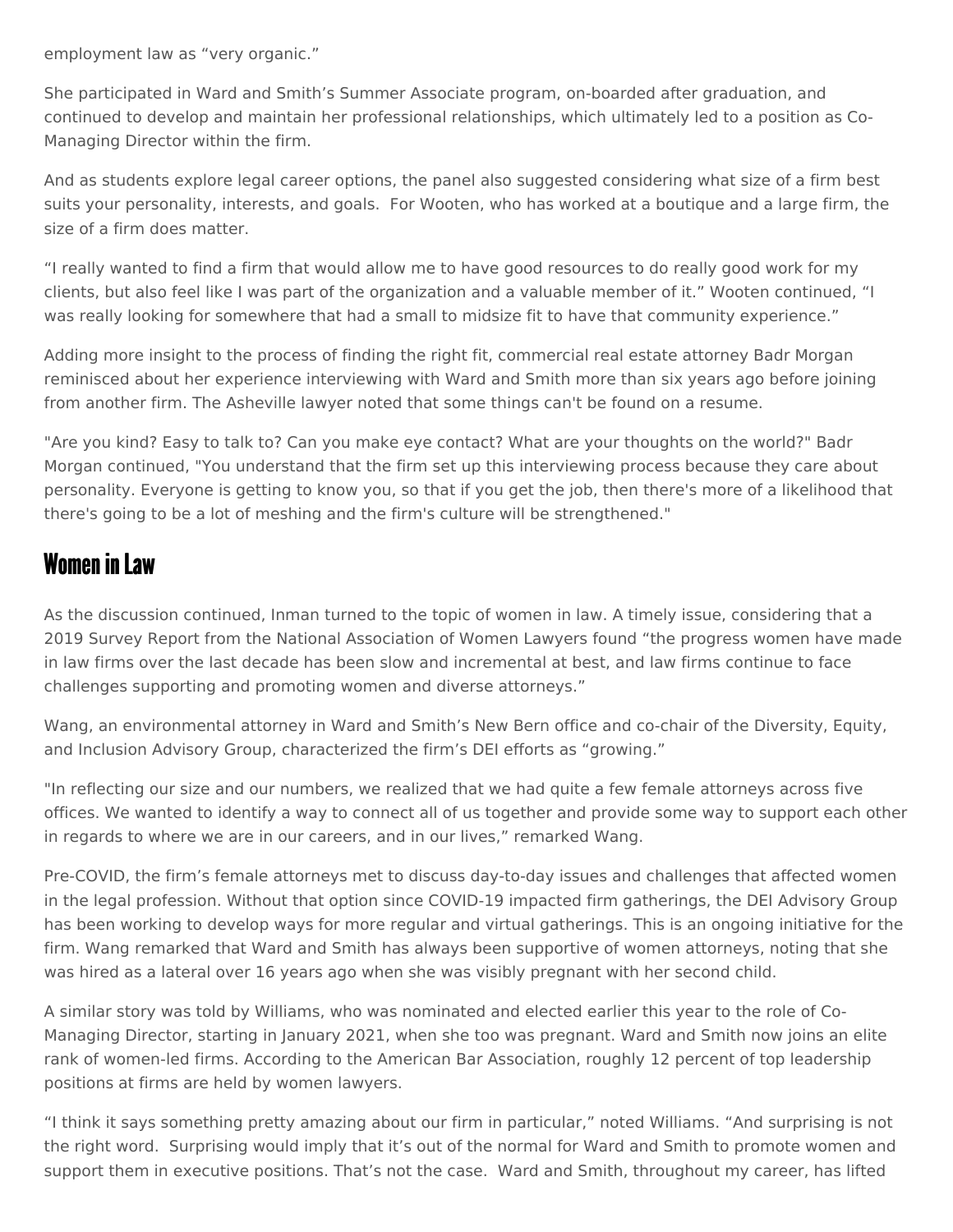me up." In fact, Williams is the firm's second female Co-Managing Director after Jennifer Bowman who served from 2004 until she passed away in 2006.

Badr Morgan echoed Williams' sentiment, stating, "I felt like the older guys always championed me and treated me the way they wanted their daughter to be treated if she was a lawyer. I can actually forget that I'm a woman at work, and that's the goal."

Inman asked, "How has being a woman in a male-dominated profession molded your career and experience as an attorney?" Badr Morgan replied, "If anything, it made me want it more." She credits being part of a generation where women before her already paved the way. Her advice to students is to "latch on to those individuals" and work with them as your mentors or use them as role models, and to "believe in yourself and your ability to attain your career goals."

### The Road to the Top

As the saying goes: a journey of a thousand miles begins with a single step. It's a proverb that holds true as one begins their law career.

According to Wooten, landing a summer associate position or your first legal job starts with putting in the leg work and doing your homework.

"If you're interviewing with a firm and get the details wrong on the kinds of practice groups they have or where they have offices, it's probably not a great start to the process." She urged students to pay attention to small details in their resumes and cover letters, stating "anything you can do to make yourself stand out is always a good start."

When it comes to climbing the law firm ladder, attorneys stressed the importance of not only working hard but also being a team player.

Wooten, for example, joined the firm remotely as a lateral back in April, during the state's stay-at-home order. Despite meeting many colleagues for the first time via Zoom, her willingness to pitch in anywhere she could caught the attention of managers and co-workers.

"It wasn't too long after I joined that they asked me to co-chair one of their practice groups, and that was a really humbling and honoring experience," stated Wooten.

Another quality that's important in any type of leadership role is one's ability to listen, key to Williams as she prepares for her new role.

"If we don't talk to our partners or colleagues to understand their perspective on something, then we'll never succeed in a leadership position."

#### **The Elusive Work-Life Balance**

"Can women have it all?" Wang asked rhetorically to the group when questioned about juggling the demands of practicing law and having a family. Badr Morgan, Wang, Williams, and Wooten are all mothers with very active practices.

Wang noted that although it's not easy, it's best to think about work and home life as a seesaw. "Just know that on very brief fleeting moments in your life, that seesaw will be balanced. One side is going to be down and one side is going to be up over the course of any given day, week, or month."